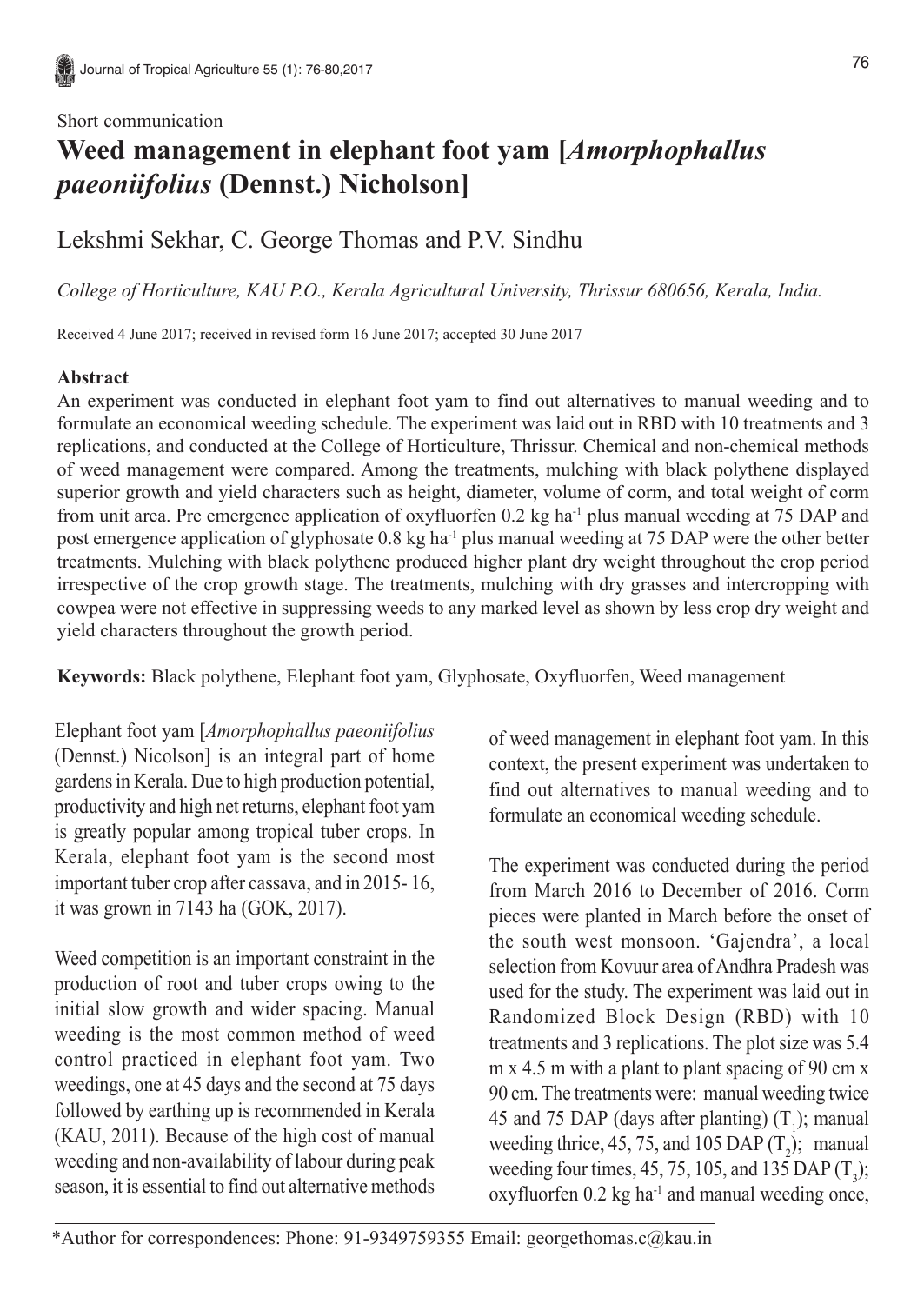| <b>90 DAP</b><br>$149.25^{bc}$<br>Manual weeding twice, 45 and 75 DAP                                          | 180 DAP<br>545.35 <sup>b</sup><br>534.54 <sup>b</sup> | Harvest<br>$475.70^{\circ}$ |
|----------------------------------------------------------------------------------------------------------------|-------------------------------------------------------|-----------------------------|
|                                                                                                                |                                                       |                             |
|                                                                                                                |                                                       |                             |
| Manual weeding thrice, 45, 75, and 105 DAP<br>$180.57^{ab}$<br>$T_{2}$                                         |                                                       | 488.25bc                    |
| $T_{3}$<br>189.81 <sup>ab</sup><br>Manual weeding four times, 45, 75, 105, and 135 DAP                         | 550.90 <sup>b</sup>                                   | 487.47 <sup>bc</sup>        |
| $T_{4}$<br>Oxyfluorfen 0.2 kg ha <sup>-1</sup> and MW once, 75 DAP<br>$199.20^{ab}$                            | 504.51 <sup>b</sup>                                   | 526.51 <sup>ab</sup>        |
| Pendimethalin 1.0 kg ha <sup>-1</sup> and MW once, 75 DAP<br>$144.48^{bc}$<br>$T_{\rm 5}$                      | $344.40^{\circ}$                                      | $462.50$ <sup>cd</sup>      |
| $T_{6}$<br>$154.62^{ab}$<br>Glyphosate $0.8 \text{ kg ha}^{-1}$ , $30 \text{ DAP} + \text{MW } 75 \text{ DAP}$ | 555.74 <sup>b</sup>                                   | 528.00ab                    |
| $T_{7}$<br>Mulching with black polythene<br>$211.33^a$                                                         | $661.25^{\circ}$                                      | $553.40^{\circ}$            |
| $T_{\rm s}$<br>$149.06^{bc}$<br>Mulching with dry grasses                                                      | $286.03^{\circ}$                                      | $308.28^{\circ}$            |
| $149.36^{bc}$<br>$T_{\rm q}$<br>Intercropping with cowpea                                                      | $301.30^{\circ}$                                      | 421.05 <sup>d</sup>         |
| $T_{10}$<br>89.23c<br>No weeding (control)                                                                     | 123.66 <sup>d</sup>                                   | $159.30$ <sup>f</sup>       |

*Table 1*. Dry weight of elephant foot yam at different stages as influenced by weed management treatments  $\frac{1}{\text{Tr}}$ 

\* In a column, means followed by common letters do not differ significantly at 5% level in DMRT \*\*DAP- Days after planting

75 DAP  $(T_4)$ ; pendimethalin 1.0 kg ha<sup>-1</sup> and manual weeding once, 75 DAP  $(T<sub>5</sub>)$ ; directed spray of glyphosate 0.8 kg ha-1 30 DAP and manual weeding once, 75 DAP  $(T_6)$ ; mulching with black polythene  $(T_7)$ ; mulching with dry grasses  $(T_8)$ ; intercropping with cowpea  $(T_{9})$ ; and unweeded control  $(T_{10})$ .

Cut corm pieces weighing about 750g were used for planting. Before planting, these cut pieces were dipped in cow dung slurry and allowed to dry under shade. Manures and fertilizers were applied according to the package of practices recommendations of Kerala Agricultural University (KAU, 2011). Weed management was done as per treatments. In the plots receiving treatment with pre emergence herbicides, pendimethalin (Stomp® 30 EC) at  $1.0$  kg ha<sup>-1</sup> and oxyfluorfen (Goal® 23.5 EC)

at 0.2 kg ha-1, were sprayed after the receipt of the first rain after planting. Black polythene sheet of 50 gauge was used for the mulching treatment. The crop was ready for harvest after nine months of planting when the plants turned yellow and the aerial plant parts dried out.

From each plot, five plants were selected randomly as the sampling unit for biometric observations. Plant height, pseudostem girth, length of petiole and rachis, leaf area per plant and leaf area index were worked out from the selected five plants at 90 and 180 DAP. Estimation of leaf area was done according to the method developed by Ravi et al. (2010) and the leaf area index (LAI) of the plant was worked out as stipulated by Watson (1947).

*Table 2*. Growth and yield characters of elephant foot yam as influenced by weed management treatments

| Treatments      |                                                                                   | Leaf area            | Leaf area Height  |                    | Diameter               | Volume               | Corm                   |
|-----------------|-----------------------------------------------------------------------------------|----------------------|-------------------|--------------------|------------------------|----------------------|------------------------|
|                 |                                                                                   | (dm <sup>2</sup> )   | index             | of corm            | of corm                | of corm              | yield                  |
|                 |                                                                                   | (90DAP)              | (90DAP)           | $\text{cm}$        | (cm)                   | (dm <sup>3</sup> )   | $(Mg ha-1)$            |
| T,              | Manual weeding twice, 45 and 75 DAP                                               | 58.30 <sup>d</sup>   | 0.72 <sup>d</sup> | $12.00^{\circ}$    | $19.71$ <sup>abc</sup> | $2.51^{bc}$          | $26.36^{cd}$           |
| $T_{2}$         | Manual weeding thrice, 45, 75, and 105 DAP                                        | 58.44 <sup>d</sup>   | 0.72 <sup>d</sup> | $11.45^{ab}$       | 18.01c                 | 2.27 <sub>bcd</sub>  | 27.07 <sub>bcd</sub>   |
| $T_{3}$         | Manual weeding four times, 45, 75, 105, and 135 DAP                               | 59.21 <sup>d</sup>   | 0.73 <sup>d</sup> | 12.12 <sup>a</sup> | $20.40$ <sup>abc</sup> | $2.56^{ab}$          | $31.13$ <sup>abc</sup> |
| $T_{4}$         | Oxyfluorfen 0.2 kg ha <sup>-1</sup> and MW once, 75 DAP                           | 67.12 <sup>b</sup>   | 0.82 <sup>b</sup> | 12.11 <sup>a</sup> | $20.62^{ab}$           | $2.73^{ab}$          | $33.66^{ab}$           |
| $T_{\rm 5}$     | Pendimethalin 1.0 kg ha <sup>-1</sup> and MW once, 75 DAP                         | $63.11^{\circ}$      | 0.77c             | $11.38^{ab}$       | $18.70^{bc}$           | 2.09 <sub>bcd</sub>  | 23.78 <sup>d</sup>     |
| $T_{6}$         | Glyphosate $0.8 \text{ kg} \text{ ha}^{-1}$ , $30 \text{ DAP} + \text{MW}$ 75 DAP | 67.11 <sup>b</sup>   | 0.82 <sup>b</sup> | $12.16^a$          | $20.58^{ab}$           | $2.59^{ab}$          | 33.08 <sup>ab</sup>    |
| $T_{7}$         | Mulching with black polythene                                                     | $83.11^{a}$          | 1.02 <sup>a</sup> | $12.68^{\circ}$    | $21.64^{\circ}$        | 3.24 <sup>a</sup>    | 35.77a                 |
| $\rm T_{\rm 8}$ | Mulching with dry grasses                                                         | 54.88 <sup>e</sup>   | 0.67 <sup>e</sup> | $10.44^{bc}$       | $18.18^{bc}$           | $1.70$ <sup>de</sup> | 23.15 <sup>d</sup>     |
| $T_{\text{g}}$  | Intercropping with cowpea                                                         | $49.03$ <sup>f</sup> | 0.60 <sup>f</sup> | $10.50^{bc}$       | 17.98c                 | 1.85 <sup>cd</sup>   | 22.25 <sup>d</sup>     |
| $T_{10}$        | No weeding (control)                                                              | $40.46$ <sup>g</sup> | 0.50 <sup>g</sup> | 9.14c              | 14.18 <sup>d</sup>     | $1.04^e$             | $15.43^e$              |

\*In a column, means followed by common letters do not differ significantly at 5% level in DMRT.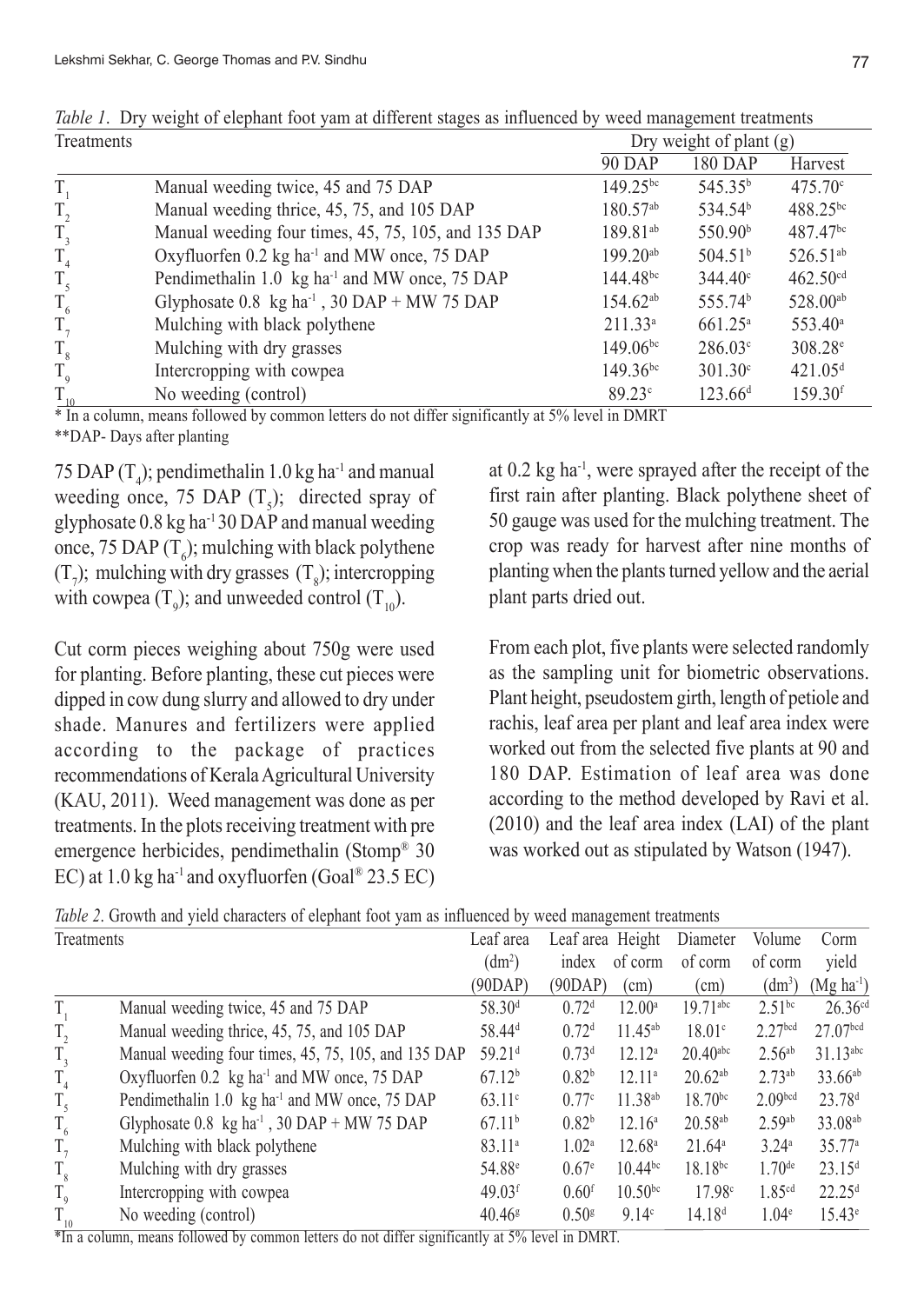| Treatments         |                                                                   | Dry weight of weeds $m^2(g)$    |                                 |                                |                                 |  |  |
|--------------------|-------------------------------------------------------------------|---------------------------------|---------------------------------|--------------------------------|---------------------------------|--|--|
|                    |                                                                   | 45 DAP                          | 75 DAP                          | $105$ DAP                      | 165 DAP                         |  |  |
| $\overline{T_{1}}$ | Manual weeding twice, 45 and 75 DAP                               | 14.72 <sup>a</sup><br>(218.00)  | $7.45$ <sup>ef</sup><br>(55.86) | 10.44 <sup>b</sup><br>(109.06) | 19.99cd<br>(411.86)             |  |  |
| $T_{2}$            | Manual weeding thrice, 45, 75, and 105 DAP                        | 14.22 <sup>ab</sup><br>(203.73) | 5.82 <sup>ef</sup><br>(35.73)   | 10.36 <sup>b</sup><br>(105.6)  | $14.91^{\circ}$<br>(224.80)     |  |  |
| $T_{3}$            | Manual weeding four times, 45, 75, 105, and 135 DAP               | $12.86^{ab}$<br>(165.60)        | $6.61$ <sup>ef</sup><br>(43.73) | $9.18^{bc}$<br>(83.3)          | 9.09 <sup>f</sup><br>(82.80)    |  |  |
| $T_{4}$            | Oxyfluorfen 0.2 kg ha <sup>-1</sup> and MW once, 75 DAP           | 6.69c<br>(44.93)                | $8.32^{de}$<br>(69.80)          | 7.38c<br>(54.13)               | 18.56 <sup>d</sup><br>(350.13)  |  |  |
| $T_{\rm s}$        | Pendimethalin 1.0 kg ha <sup>-1</sup> and MW once, 75 DAP         | 6.93c<br>(48.13)                | 10.42 <sup>cd</sup><br>(112.53) | $9.11^{bc}$<br>(82.2)          | 19.64 <sup>cd</sup><br>(386.40) |  |  |
| $T_{6}$            | Glyphosate $0.8 \text{ kg}$ ha <sup>-1</sup> , 30 DAP + MW 75 DAP | $12.62^{ab}$<br>(164.13)        | 6.09 <sup>ef</sup><br>(37.33)   | 7.54 <sup>c</sup><br>(57.3)    | 19.23 <sup>d</sup><br>(375.73)  |  |  |
| $T_{7}$            | Mulching with black polythene                                     | 0.70 <sup>d</sup><br>(0.00)     | $5.60$ <sup>f</sup><br>(32.00)  | 6.53c<br>(41.8)                | 14.87 <sup>e</sup><br>(223.20)  |  |  |
| $T_{8}$            | Mulching with dry grasses                                         | 12.88 <sup>ab</sup><br>(165.73) | 13.16 <sup>b</sup><br>(173.60)  | 14.0 <sup>ab</sup><br>(195.4)  | 22.61<br>c(513.30)              |  |  |
| $T_{\rm q}$        | Intercropping with cowpea                                         | $10.28^{bc}$<br>(133.20)        | $12.56^{bc}$<br>(158.80)        | $14.16^{ab}$<br>(207.7)        | 27.38 <sup>b</sup><br>(750.20)  |  |  |
| $T_{10}$           | No weeding (control)                                              | $14.83^a$<br>(221.06)           | $17.23^a$<br>(302.93)           | 26.77a<br>(728.22)             | 40.93 <sup>a</sup><br>(1677.00) |  |  |

*Table 3*. Dry weight of weeds as influenced by various weed management treatments in elephant foot yam

\*In a column, means followed by common letters do not differ significantly at 5% level in DMRT \*\*Original values, " $X+ 0.5$  transformed values are given in paranthesis

Dry weight of elephant foot yam plants at 90 DAP, 180 DAP and at harvest were also recorded and the data on dry weight at various stages are depicted in Table 1. Irrespective of the stage of crop, black polythene mulch  $(T_7)$  produced higher plant dry weight throughout the crop. The dry weight of single plants varied from 89.23 to 211.33 g, 123.66 to 661.25 g, and 159.30 to 553.40 g at 90 DAP, 180 DAP and harvest respectively. Ravi et al.  $(2011)$ reported that biomass production of shoots (leaf and pseudostem/petiole) increased up to 150 DAP and declined thereafter, whereas corm dry weight and total dry matter production showed a steady increase up to maturity.

The height, diameter, volume and fresh weight of harvested corms from each plot were recorded separately and the corm yield per hectare was worked out (Table 2). Leaf area at 90 DAP of elephant foot yam varied from 40.46 to 83.11 dm2. Mulching with black polythene  $(T_7)$  recorded the

highest leaf area of 83.11 dm<sup>2</sup> followed by the application of oxyfluorfen  $(67.12 \text{ dm}^2)$  and glyphosate  $(67.11 \text{ dm}^2)$ . Leaf area index of elephant foot yam at 90 DAP varied from 0.50 to 1.02. Black polythene mulched  $(T_7)$  plots recorded the highest leaf area index of 1.02 followed by pre emergence application of oxyfluorfen ( $T_4$ ) and post emergence application of glyphosate  $(T_6)$  and both recorded leaf area index of 0.82. Walker et al. (1988) stressed the importance of canopy structure, leaf area, and light penetration in determining the interference among plant species.

The corm height at harvest varied from 9.14 cm to 12.68 cm. Black polythene mulch  $(T_7)$  recorded the highest corm height of 12.68 cm. Directed spray of glyphosate  $(T_6)$ , manual weeding four times  $(T_3)$ and pre emergence application of oxyfluorfen  $(T_4)$ were the next better treatments and were on par with black polythene mulch  $(T_7)$ . The treatments showed significant influence on the diameter of corm at harvest and varied from 14.18 cm to 21.64 cm.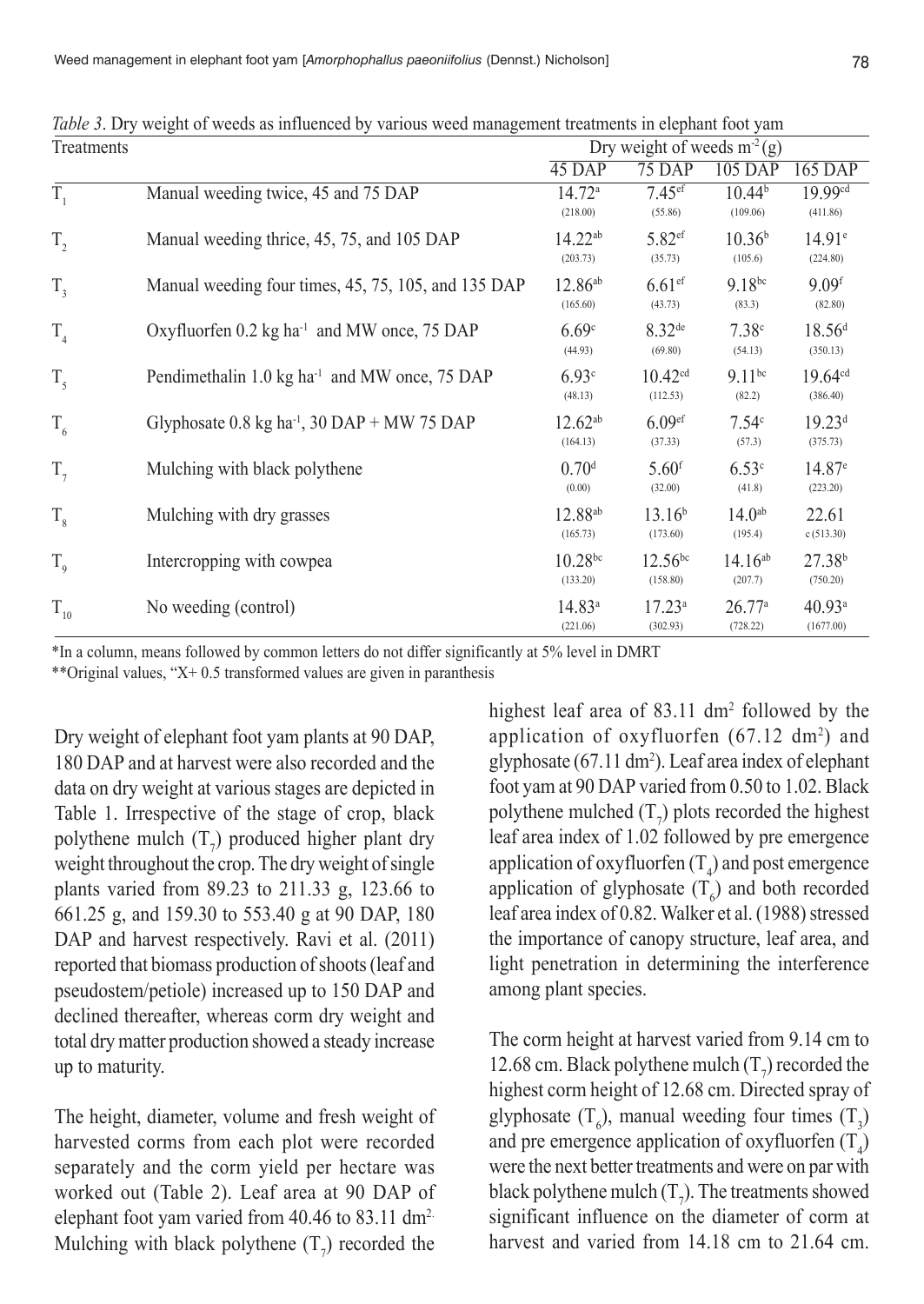Black polythene mulch  $(T_7)$  greatly influenced the diameter of corm followed by manual weeding, directed spray of glyphosate ( $T<sub>6</sub>$ ) and pre emergence application of oxyfluorfen  $(T_4)$ . Several studies revealed that intercropping could reduce the vegetative growth of component crops (Silwana and Lucas, 2002; Thirumdasu et al., 2015). The volume of corm at harvest showed almost similar results as that of height and diameter of corm. The volume of corm ranged from  $1.04 \text{ dm}^3$  to  $3.24 \text{ dm}^3$ . Black polythene mulch  $(T_7)$  showed its superiority over other treatments with regard to the volume of corm. Among the herbicides used, pre emergence application of oxyfluorfen ( $T_4$ ) and post emergence application of glyphosate  $(T_6)$  resulted in higher corm volume than the pre emergence application of pendimethalin.

Fresh corm yield varied from 15.43 Mg ha<sup>-1</sup> to 35.77 Mg ha-1. Among different treatments, mulching with black polythene  $(T_7)$  significantly influenced the corm yield of elephant foot yam with the highest value being 35.77 Mg ha<sup>-1</sup>. Lamont (2005) reported that mulching the soil with plastic films increased the crop production efficiency and productivity by controlling weeds, improving soil conditions for plant growth through its influence on the root zone temperature, and providing better assimilates of nutrients by reducing the compaction of soil and leaching of fertilizers. Pre emergence application of oxyfluorfen ( $T_4$ ) and directed spray of glyphosate  $(T_6)$  showed almost similar results with on par values. It seemed that increase in frequency of manual weeding caused significant effects on fresh weight of corm. Weed interference in unweeded plots resulted in lower leaf area, which might have affected the production of necessary assimilates for tuber bulking.

Mulching with dry grasses  $(T<sub>8</sub>)$ , intercropping with cowpea  $(T<sub>9</sub>)$  and pre emergence application of pendimethalin  $(T<sub>5</sub>)$  were not very effective in obtaining better corm yields. It was earlier reported that live mulch with cowpea did not improve the yield of elephant foot yam, as the main crop had to compete for moisture and nutrients with the mulch crop (Abu-Rayyen and Abu-Irmaileh, 2004). Goswami and Saha (2006) reported that black polythene mulches increased the corm yield of elephant foot yam by 22.4 to 28.8 per cent over control (no mulch situation).

The dry weight and the species wise composition of weeds in each plot was recorded at 45, 75, 105 and 165 days of plant growth. From the fields, 37 species of weeds were observed including grass weeds, broad leaf weeds, and sedges. Broad leaf weeds were the most dominant weed species during the whole crop growth phase irrespective of the treatment. The major broad leaf weeds were *Borreria hispida*, *Alternanthera bettzickiana*, *Commelina benghalensis* and *Cleome viscosa*. *Digitaria ciliaris*, *Panicum maximum* and *Cynodon dactylon* were the major grass weeds and *Kyllinga monocephala* was the major sedge weed found during the crop growth period.

Significant influence of weed control methods on weed dry weight throughout the crop period was evident as seen from Table 3. Black polythene  $(T_7)$ was the best option to manage weeds in elephant foot yam fields at all growth periods. Mulching with dry grasses (T<sub>8</sub>) and intercropping with cowpea (T<sub>9</sub>) could not effectively manage the weeds and produced greater weed dry weight after unweeded control  $(T_{10})$  throughout the season. Due to low canopy development during the early stages of elephant foot yam, intercropping with cowpea might not have been able to suppress the weeds and failed to provide satisfactory weed control as also reported by Dwivedi and Shrivastava (2011). The plots in which manual weeding was done were able to maintain lower weed dry weight throughout the period and manual weeding four times recorded the lowest weed dry weight at 165 DAP. Application of herbicides also limited the weed dry weight largely but pre emergence application of pendimethalin was not that effective compared to oxyfluorfen and glyphosate.